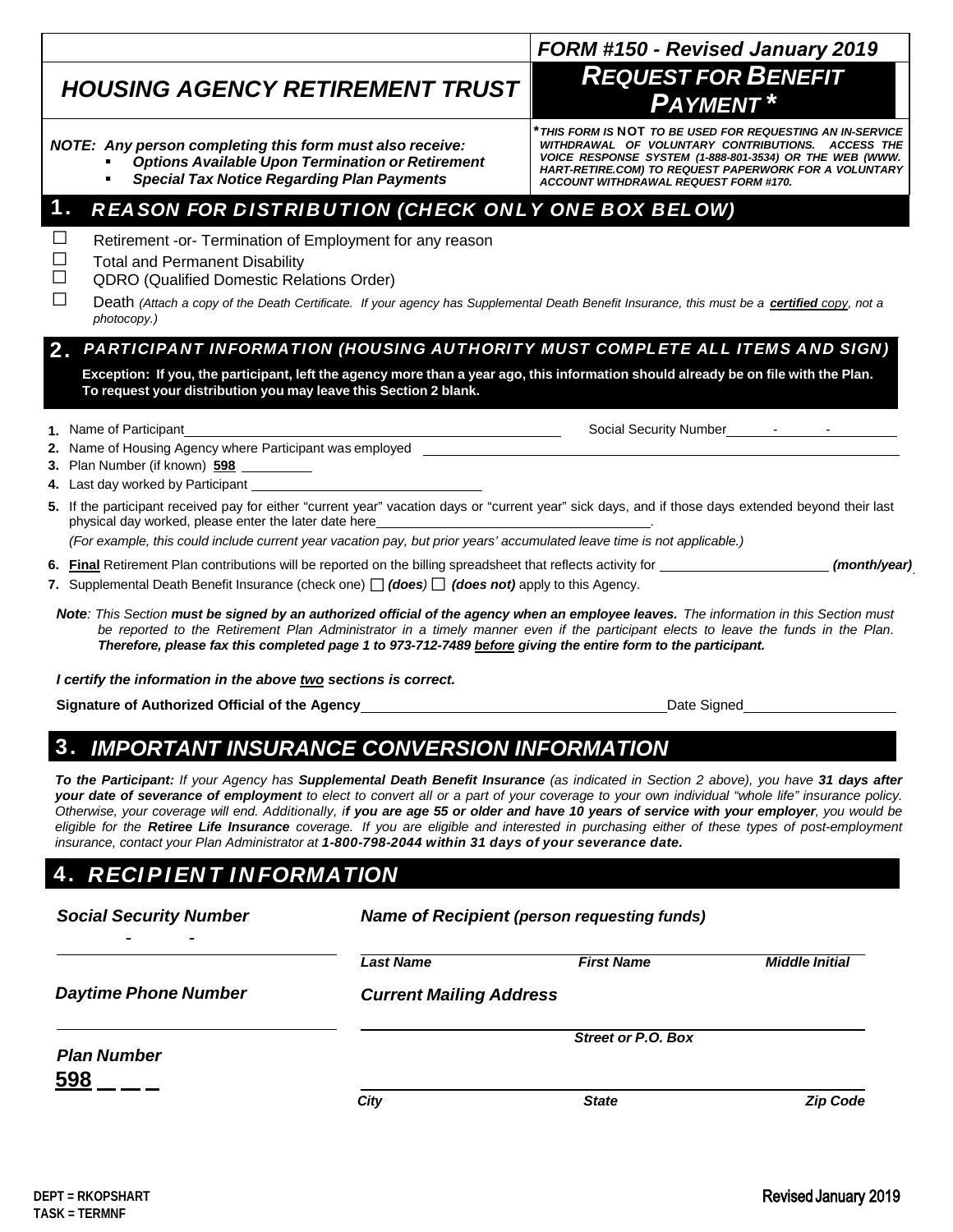### **PAYMENT OPTIONS**

Please check *only one* box to indicate the type of payment you would like to receive.

- (A)  $\Box$  I elect to leave my entire account balance in the Plan for now. I understand that I will have to complete a new Form #150 for any future distribution, and *I have taken a duplicate form with me*.
- $(B)$   $\Box$  I elect to have my entire account balance paid directly to me in one lump sum payment. *(See Section 7 on Page 3.)*
- $(C)$   $\Box$  I certify that I will have attained at least age 55 this year, and I elect to take my distribution in <u>one-time</u> payments, in whatever amounts I choose, and whenever I need them, but not more often than monthly. I am requesting that my first payment be \$ with the distribution processed *(month/day/year)*. I understand that I must submit *my next request in writing* on Form #130, which can be found on the HART website. I understand that I may select one-time or recurring payments on that form.
- (D)  $\Box$  I elect to receive regular payments of (complete one) \$ \_\_\_\_\_\_\_\_\_\_\_\_\_\_ per month (minimum \$300) ~ or ~ \$ per quarter (minimum \$900) until my account balance is exhausted, with the first such payment made on the **15th** day of  $\frac{V_{\text{RAT}}}{V_{\text{RAT}}}$ . If applicable, the Plan Administrator will provide a form for me to elect out of tax *Month* withholding.
- (E) □ My total vested account balance is at least \$50,000, and I elect to receive (check one) □ monthly ~ or ~ □ quarterly payments for exactly ten (10) years with the first such payment made on the **15<sup>th</sup> day of \_\_\_\_\_\_\_\_\_\_\_\_**, \_\_\_\_\_\_\_ month/year). If I select monthly payments, my first payment will be 1/120<sup>th</sup> of my vested account balance, the next will be 1/119<sup>th</sup> then  $1/118<sup>th</sup>$ , etc., until all 120 payments have been made. If I select quarterly payments, my first payment will be  $1/40th$  of my vested account balance, the next  $1/39^{th}$ , then  $1/38^{th}$ , etc., until all 40 payments have been made. If applicable, the Plan Administrator will provide a form for me to elect out of tax withholding.

**PLEASE NOTE: Only when choosing installment payments under box C, D or E, direct deposit is available.**  \_\_\_\_\_\_\_\_\_\_\_ Please provide banking information to request direct deposit.

|     | Name of Bank/Institution: Name of Bank/Institution:                                                                                                                 |                                                                                                                                                                                   |
|-----|---------------------------------------------------------------------------------------------------------------------------------------------------------------------|-----------------------------------------------------------------------------------------------------------------------------------------------------------------------------------|
|     |                                                                                                                                                                     |                                                                                                                                                                                   |
|     | Account Type (Check One)                                                                                                                                            |                                                                                                                                                                                   |
|     | $\Box$ Checking Account or $\Box$ Savings Account                                                                                                                   |                                                                                                                                                                                   |
| (F) | option beginning                                                                                                                                                    | I elect to purchase an annuity through an insurance company. I elect to have the annuity paid according to the following<br>Month Month Strategy (Check only One Type of Annuity) |
|     | Life Only<br>(a)<br><b>Contract Contract</b><br>5 Years Certain & Continuous<br>(b)<br>10 Years Certain & Continuous<br>(c)<br>15 Years Certain & Continuous<br>(d) | 20 Years Certain & Continuous<br>(e)<br>Joint & Survivor<br>(f)<br>Cash Refund Annuity<br>(g)<br>Variable Annuity<br>(h)                                                          |
|     |                                                                                                                                                                     | **************************** <mark>*ROLLOVER SECTION*</mark> ****************************                                                                                         |
|     | indicated below, with any non-taxable amount paid directly to me.                                                                                                   | (G) □ lelect to rollover the <i>entire taxable amount</i> of my distribution to the Traditional IRA, Roth IRA or Eligible Retirement Plan                                         |
|     | Retirement Plan <i>indicated below</i> , with the remainder to be paid directly to me.                                                                              | (H) $\Box$ I elect to rollover <b>only \$</b> ____________________of the <i>taxable amount</i> of my distribution to the Traditional IRA, Roth IRA, or Eligible                   |
|     | Retirement Plan indicated below.                                                                                                                                    | (I) $\Box$ I elect to receive $\sin \theta$ and rollover the balance of my account to the Traditional IRA, Roth IRA, or Eligible                                                  |
| (R) | select this option).                                                                                                                                                | Retirement Plan <i>indicated below</i> , and leave the remaining balance of my Account in the Plan (you must be 55 or older to                                                    |
|     | proof the receiving Plan is a $401(a)$ , $401(k)$ , $403(b)$ , or $457(b)$ .                                                                                        | Select One: Traditional IRA, Roth IRA <sup>*</sup> or Bligible Retirement Plan: for this option you must attach written                                                           |

*Make check payable to:* 

*(Name of Institution/Trustee)*

*\* For Roth IRAs please call the Plan Administrator at 1-800-798-2044, before completing this section.*

(I)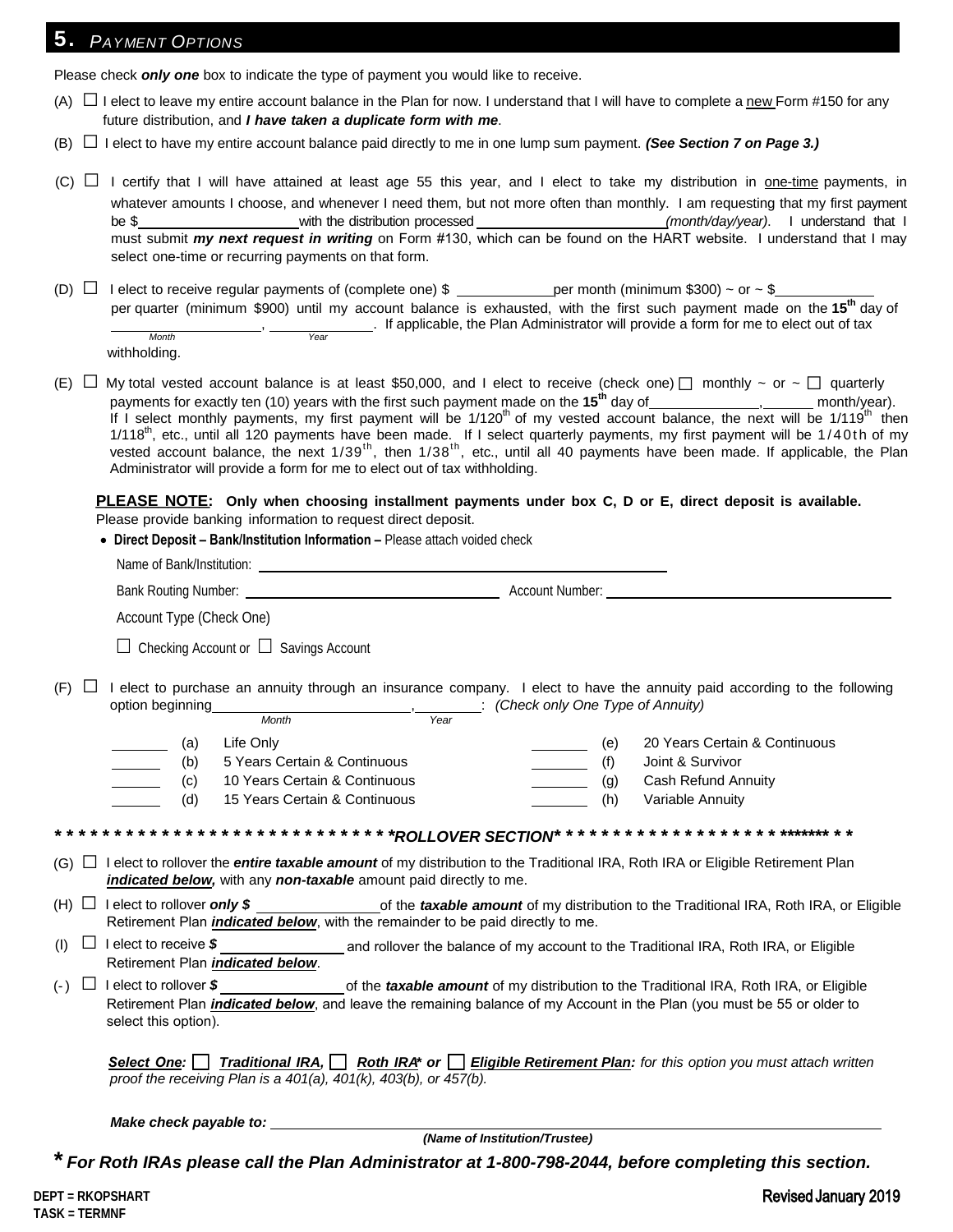### 6. RECIPIENT'S SIGNATURE

I certify that the above information and any elections I have made are accurate. If I elected a rollover, I certify that I have directed the rollover either to a Traditional IRA, Roth IRA or to an Eligible Retirement Plan*. I have read and understand the "Options Available Upon Termination or Retirement" and "Special Tax Notice Regarding Plan Payments."* I further understand that the program, as described in the official plan documents, will govern in all cases.

*Name (Please Print) Signature Date*

For the timing of distributions see **Page 3**.

#### **7.** TAX WITHHOLDING AND PENALTY INFORMATION

*BEFORE YOU MAKE A DECISION ABOUT THE PAYMENT OPTION YOU CHOOSE IN SECTION 5 OF THIS FORM, YOU SHOULD CAREFULLY CONSIDER THE TAX CONSEQUENCES OF EACH OPTION. FOR TAX WITHHOLDING AND PENALTY INFORMATION, READ CAREFULLY THE "OPTIONS AVAILABLE UPON TERMINATION OR RETIREMENT" ~ AND ~ "SPECIAL TAX NOTICE REGARDING PLAN PAYMENTS."*

#### 8. *SPECIAL INSTRUCTIONS AND TIMING OF DISTRIBUTIONS*

#### **Questions?**

*If you have any questions or need additional assistance while completing this form,* please contact the *Plan Administrator by calling 1-800-798-2044, extension 3.* Plan representatives are available to assist you *Monday through Friday from 9:00 a.m. until 5:00 p.m. EST.*

#### **Timing of Distributions**

You must complete and sign Form #150 – Request for Benefit Payment to receive a distribution from this plan.

Distributions are processed **after** final plan contributions and loan payments are received by the Plan Administrator from your agency. Since final contributions and loan payments are usually received from your agency during the month which follows your termination month, **you will typically receive your distribution at the end of the month following the month in which your termination date occurs.**

Once final contributions are received, distributions are processed within 2-3 business days.

Checks are mailed within 2 business days from **ADP Retirement Services** in Salem, New Hampshire. Please allow adequate time (an additional 3 to 5 business days) for mail delivery.

#### **Sending In Forms**

*PAGES 1 and 2 of this form* **may be** *FAXED 1-973-712-7489* **or mailed** to the address listed at the bottom of

this page. **(No need for a cover sheet). Please keep a copy of the completed paperwork for your records.**

#### **IMPORTANT**

Please consult with your tax advisor regarding federal and state reporting of your distribution. Each distribution issued on your behalf from this Plan (including rollovers) must be reported on your Federal Tax Return 1040. Premature distributions require Form 5329. Please keep your address up to date with us so that you will receive Form 1099R for filing your tax forms.

Agency keep **original**, employee keep a copy and **fax form to: 1-973-712-7489** 

*Housing Agency Retirement Trust, c/o ADP Retirement Services, PO Box 22669, Louisville, KY 40252-0669*

*PHONE: 1-800-798-2044*

**Print Form**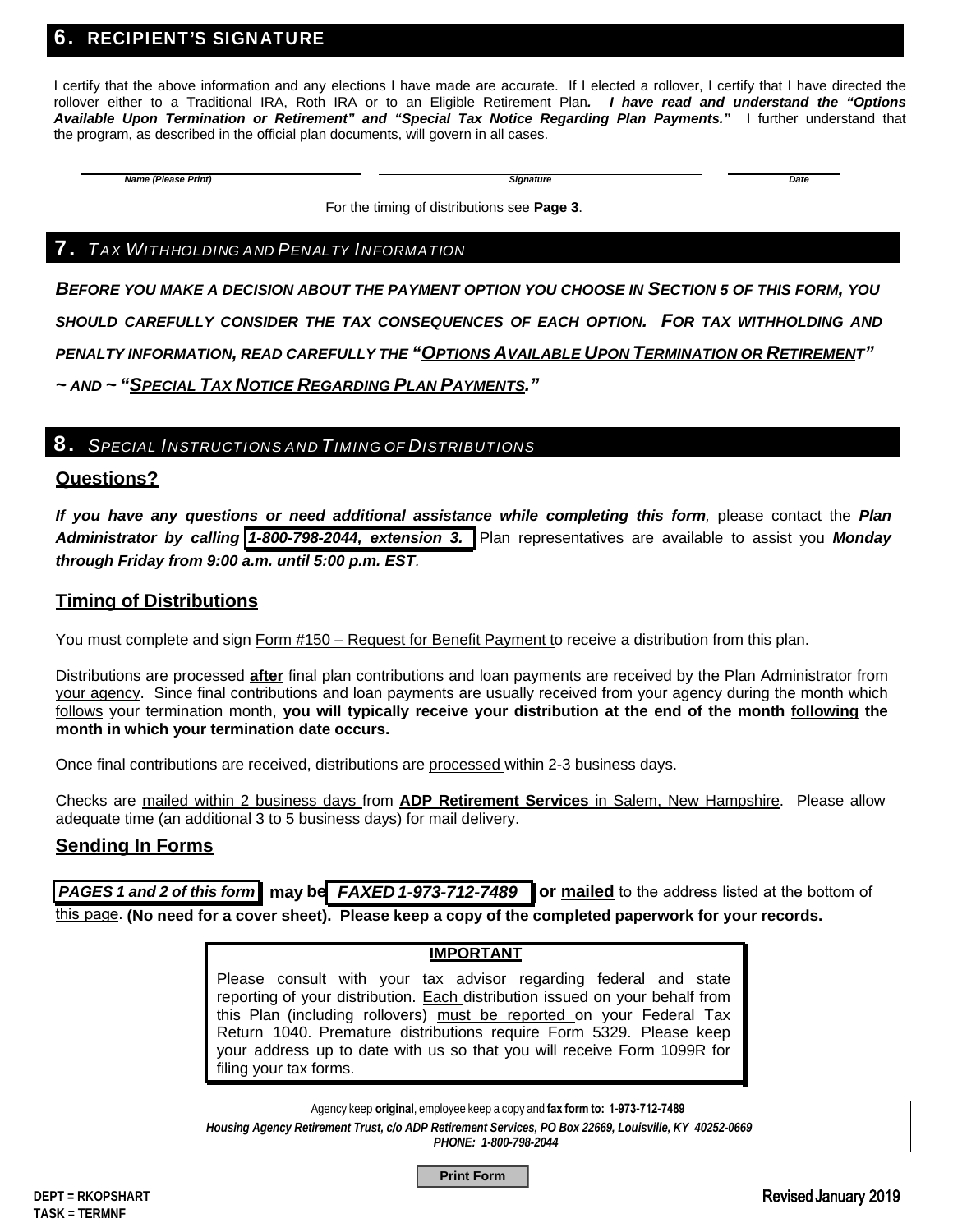

# **Housing Agency Retirement Trust**

*OPTIONS AVAILABLE UPON TERMINATION OR RETIREMENT*

*The following will summarize these options for you.* 

### *LEAVING YOUR ACCOUNT BALANCE IN THE PLAN*

- You may leave your account balance in the Retirement Plan. However, you must comply with the Federal minimum distribution rule. Simply stated, this means that if you have not yet begun to take distributions, you must do so by April 1st following the year in which you turn age 70½. If this applies to your situation, we will notify you of the minimum amounts you must receive each year.
- There will be no further contributions allowed to your account. However, your account will continue to be credited with any investment gains or losses. You will continue to have the privilege of using the Investment Advisory services offered by Guided Choice, as well as transferring balances among the different investment funds. You may do this by accessing either your personal account at the HART website www.hart-retire.com or by calling a Customer Service Representative at 1-888-801-3534 between the hours of 9:00 a.m. – 5:00 p.m. EST. If calling the Customer Service Representative you will need your Social Security Number. If this is the first time you access your account on the Website, you will select the **Register Now** button to access your account and setup your personal User ID and Password.
- If you elect to keep your money in the Plan, the only Administrative expense charge is a \$2 per month fee which is assessed quarterly and deducted directly from your account, unless your agency has chosen to pay the fee for all participating members.
- You may request a distribution at any time from any of the available options under this Plan.\*

\*Exception: If you leave your balance in the Plan and are later rehired by the **same** agency, you will not be able to take a distribution from that balance while you are **actively employed** by that same agency.

#### *LUMP SUM DISTRIBUTIONS*

- You may take out your entire balance in a single lump sum distribution.
- The IRS requires a flat 20% Federal income tax withholding on the *taxable* portion of a lump sum cash distribution. If applicable, any mandatory state tax will also be withheld. If you choose instead to rollover the taxable portion of your distribution to a Traditional IRA or to another Eligible Retirement Plan, taxation will be deferred until you take a distribution from wherever you rolled your funds. For information about **Rollovers**, see the next section.
- The IRS also imposes a *10% penalty tax* on cash distributions from retirement plans prior to the time you reach 59½. However, there are exceptions to the penalty. Some of these exceptions are: a distribution made as a result of your disability or death; a Qualified Domestic Relations Order (QDRO, which applies to divorce or other circumstances); or, if you are age 55 of older in the year in which you terminate. If you terminate employment prior to the year in which you attain age 55, you will not be exempt from the 10% penalty until you reach age 59½. Federal Form 5329 should be furnished to you by your tax preparer when filing your Federal Tax Return 1040.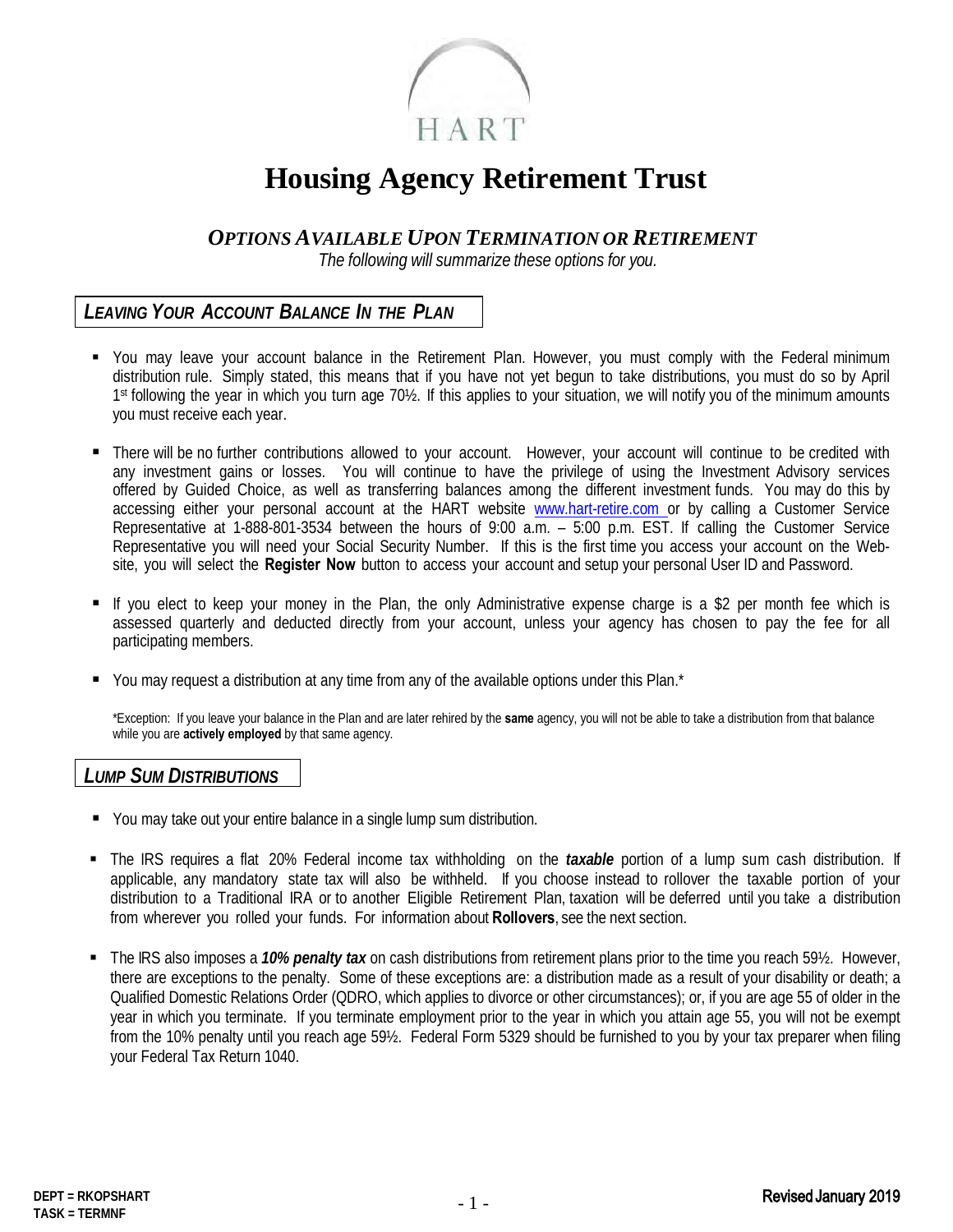#### *ROLLOVERS*

- You are permitted to request that a total or partial rollover be directed to a Traditional IRA (Individual Retirement Account) or to an Eligible Retirement Plan that will accept the rollover. Eligible Retirement Plans include: Qualified Plans, such as 401(a) or 401(k); 403(b) Tax-Sheltered Annuity Plans; and 457(b) Plans.
- Most participants elect to elect to rollover only the taxable portion of a distribution to a Traditional IRA or to an Eligible Retirement Plan. Since there is no tax liability or penalty associated with receiving a non-taxable distribution, they elect to have the nontaxable portion paid directly to them in cash.
- However, now that certain Traditional IRA's, Roth IRA's and certain Eligible Retirement Plans do accept non-taxable rollovers, that option is available to you. Be sure to check with your rollover company to see who is responsible for keeping records of your non-taxable funds for future tax purposes.
- In addition you are permitted to request that all or a portion of your rollover be directed to a Roth IRA (See note below). Please read the "Special Tax Notice" and consult with your tax advisor for further details about Roth IRA's. If you wish to roll to a Roth IRA, please call the Plan Administrator at 1-800-798-2044 before completing Form #150.

**\*Special note regarding direct transfers to a Roth IRA:** Taxable amounts transferred to a Roth IRA must be included in the participant's gross income, but are not subject to the 10% penalty tax for premature distributions. No amount will be withheld from a direct transfer to a Roth IRA for federal income tax purposes. **CAUTION: This means that you will be responsible for making sure you are able to pay the full amount of all required income taxes in connection with such a rollover. Participants considering a direct transfer to a Roth IRA are strongly encouraged to consult their tax advisor before making their election.**

# *AGE 55 OR OLDER PROVISION*

- After you terminate employment, you may want to leave your money in the plan until you reach age 55 in order to take advantage of this special provision. When you are age 55 or older, you may elect to receive your distribution in partial payments, in whatever amount you choose, and you may elect to receive them as often as monthly. You are not required to take a payment every month, nor do the payments always have to be in the same amount. Since the amount and frequency of your payments can vary, the Plan Administrator will provide you with special forms for making your selection(s). Once you start receiving payments, you are still entitled to take out your entire balance at any time, or elect another optional form of payment under the Plan.
- The mandatory 20% tax withholding rules apply to these distributions. If you terminate employment prior to the year you attain age 55, any payments you receive before age 59½ may be subject to the 10% tax penalty.

### *REGULARMONTHLY OR QUARTERLY PAYMENTS*

- Regardless of age, you may elect to receive one of the following **two** options. **Once you begin receiving payments under either option (1) or (2) below, you may not switch to another option unless you are age 55 or older and elect the "Age 55 or Older Provision" above. Making a change may cancel your current tax-withholding election and require the Plan Administrator to withhold 20% federal income tax from each future payment. Once you have made this change, you may not revert back to your initial election.**
	- (1) If your total vested account balance is at least \$50,000, you may elect to receive either monthly or quarterly payments that will continue for exactly 10 years. If you select **monthly** payments, your first payment will be 1/120th of your balance, the next will be  $1/119<sup>th</sup>$  of your balance, then  $1/118<sup>th</sup>$ , etc., until all 120 payments have been made. If you select **quarterly** payments, your first payment will be 1/40<sup>th</sup> of your balance, the next 1/39<sup>th</sup> then 1/38<sup>th</sup>, etc., until all 40 payments have been made.
	- (2) You may elect to receive regular monthly payments of at least \$300 (or regular quarterly payments of at least \$900) until your account balance is exhausted. Initially, you may specify the dollar amount of each payment (subject to the above minimums), but the dollar amount cannot be changed once payments begin unless **you are 55 or older.** \_\_\_\_\_\_\_\_\_\_\_\_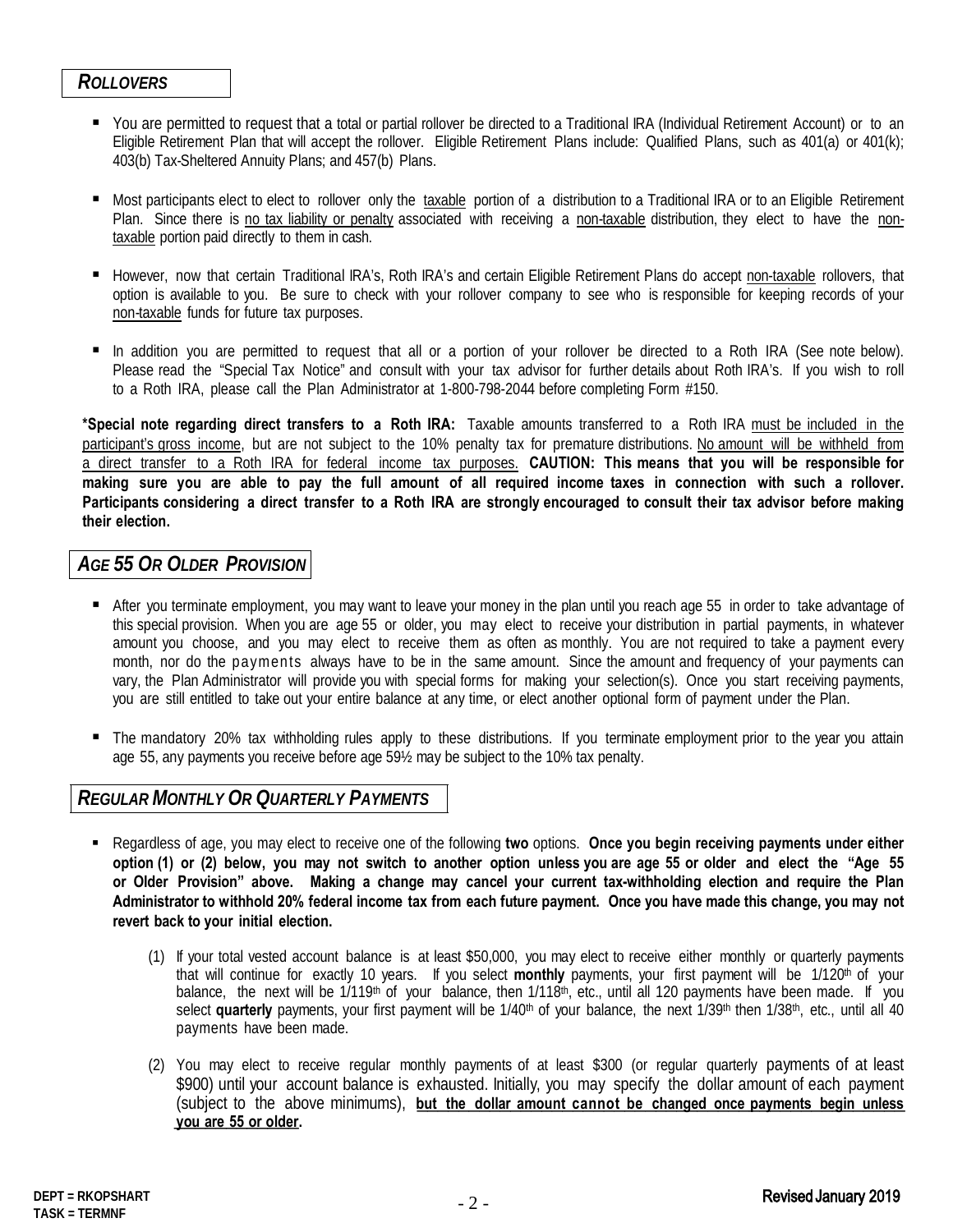Under IRS regulations, equal (or almost equal) payments that continue for a period of at least 10 years are not subject to mandatory 20% tax withholding. Therefore, if you elect option (1) above (or if you elect option (2) and your payments are expected to last at least 10 years), your tax withholding rate will only be 10%, unless you wish to have no taxes withheld. To elect out of tax-withholding, ask the Plan Administrator for the election form and related information. Please be advised that the 10% penalty tax (described on page 1) may still apply to your particular situation under these options.

#### *ANNUITY PURCHASES*

- Depending on which monthly annuity option you choose, purchasing an annuity provides you with a **lifetime** of monthly income payments and the option of providing an income (or lump sum) to your beneficiary after your death. You may purchase an annuity with all or a portion of your account balance.
- If you elect to purchase a monthly annuity benefit, bid quotes will be taken from several insurance companies (currently Metropolitan Life and Principal Life Insurance Companies) so that you may choose the best offer. You may purchase your benefit from any one of these companies. Neither the mandatory 20% tax withholding nor the 10% penalty tax applies to annuities. You will arrange with the insurance company whether to have taxes withheld from your monthly payments.
- Upon your selection, a check will be disbursed from your retirement account and mailed directly to the chosen insurance company. You will receive your monthly check directly from the insurance company and, at the end of the year, you will receive from the insurance company a Form 1099R showing the total benefit paid you, any Federal income tax withheld, and any nontaxable portion, if applicable.
- All annuities will provide a lifetime monthly benefit for you, the purchaser of the annuity. There are several types of annuities from which to choose.

Monthly annuity options are:

- Life Only
- 5 Year Certain & Continuous
- 10 Year Certain & Continuous
- 15 Year Certain & Continuous
- 20 Year Certain & Continuous
- Joint & Survivor
- Cash Refund
- Variable Annuity
- *The Life Only Annuity* provides lifetime annuity payments for the participant who purchases the annuity, with no benefit payable to a beneficiary after the participant's death.
- *The 5, 10, 15 & 20 Year Certain and Continuous Annuities* provide the participant who purchases the annuity with a lifetime benefit. If the payments made have not already exceeded the guaranteed period, the beneficiary will be entitled to receive the same monthly benefit to complete the guarantee period. For example, if a participant selects the 20 Year Certain and Continuous Annuity and dies after 12 years, the beneficiary would receive the same monthly payments for the next 8 years to complete the guarantee period. If the participant chooses this same 20 Year Certain and Continuous Annuity and lives for 20 or more years, there would be no benefit payable to the designated beneficiary.
- *A Joint & Survivor Annuity* will provide a lifetime benefit for the participant who purchases the annuity. If the purchaser should die, a percentage of that lifetime benefit will continue to the designated Joint Annuitant. There is no benefit payable after the death of both parties. The participant selects the percentage: For example, if a participant selects a "Joint and 50% to Survivor" annuity that provides \$500 a month to the participant for life, after the death of the participant, the Joint Annuitant, if living, would receive 50% of the \$500, or \$250 a month, for his or her lifetime. Had the participant selected a "Joint and 100% to the Survivor" annuity, the Joint Annuitant would receive the full 100%, or \$500 per month for life.
- *A Cash Refund Annuity* provides lifetime annuity payments for the participant. If the participant should die before having received total annuity payments equal to the amount of money used to purchase the annuity, the excess will be paid to the designated beneficiary in a lump sum.
- *A Variable Annuity* is invested primarily in a portfolio of equity securities and, therefore, provides lifetime annuity payments for the participant which fluctuates with the value of those securities. The participant may select from several types of variable annuities with "certain and continuous" or "joint and survivor" features for the designated beneficiary.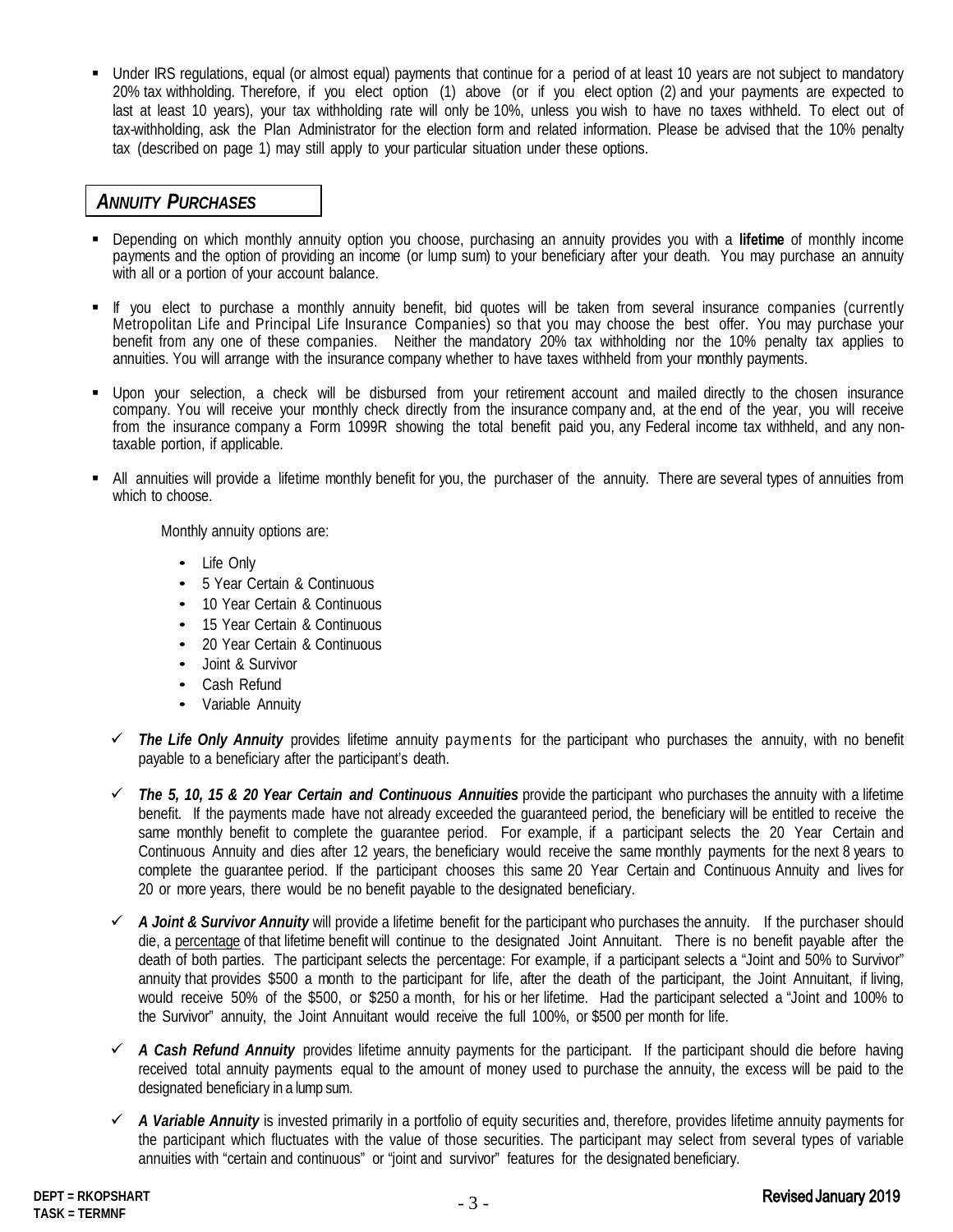# *A NOTE ABOUT OUTSTANDING LOANS (IFAPPLICABLE TO YOUR AGENCY)*

If you terminate employment and have an outstanding loan balance, the balance of the loan becomes immediately due and payable. Unless the loan is repaid in full prior to termination, the remaining loan amount is treated as a distribution from the Plan and is subject to taxation. This will occur whether or not you request a distribution of your vested retirement account balance. The Form 1099R will be forwarded to you and the taxable information will be reported to the Internal Revenue Service. Also, you should be aware that unpaid loans may not be eligible for rollover (refer to the Special Tax Notice for details). However, if you do not withdraw your account balance from this plan, you may be able to make arrangements to continue making loan payments. Please contact the Plan Administrator (1- 800-798-2044) for special instructions or a loan payoff quote. For tax implications, you should consult your tax advisor.

### *TIMING OF DISTRIBUTIONS*

Distributions are processed **after** final plan contributions and loan payments are received by the Plan Administrator from your agency. Since final contributions and loan payments are usually received from your agency during the month which follows your termination month, **you will typically receive your distribution at the end of the month following the month in which your termination date occurs.**

Once final contributions are received, distributions are processed within 2-3 business days.

Checks are mailed within 2 business days from **ADP Retirement Services** in Salem, New Hampshire. Please allow adequate time (an additional 3 to 5 business days) for mail delivery.

 To initiate a distribution, or for additional information about these opportunities/options, please consult with the appropriate person at your agency. To receive any type of distribution from the Plan, you must sign and complete Form #150 which is available at your agency or on the HART Website: www.hart-retire.com.

> *Housing Agency Retirement Trust c/o ADP Retirement Services PO Box 22669 Louisville, Kentucky 40252-0669*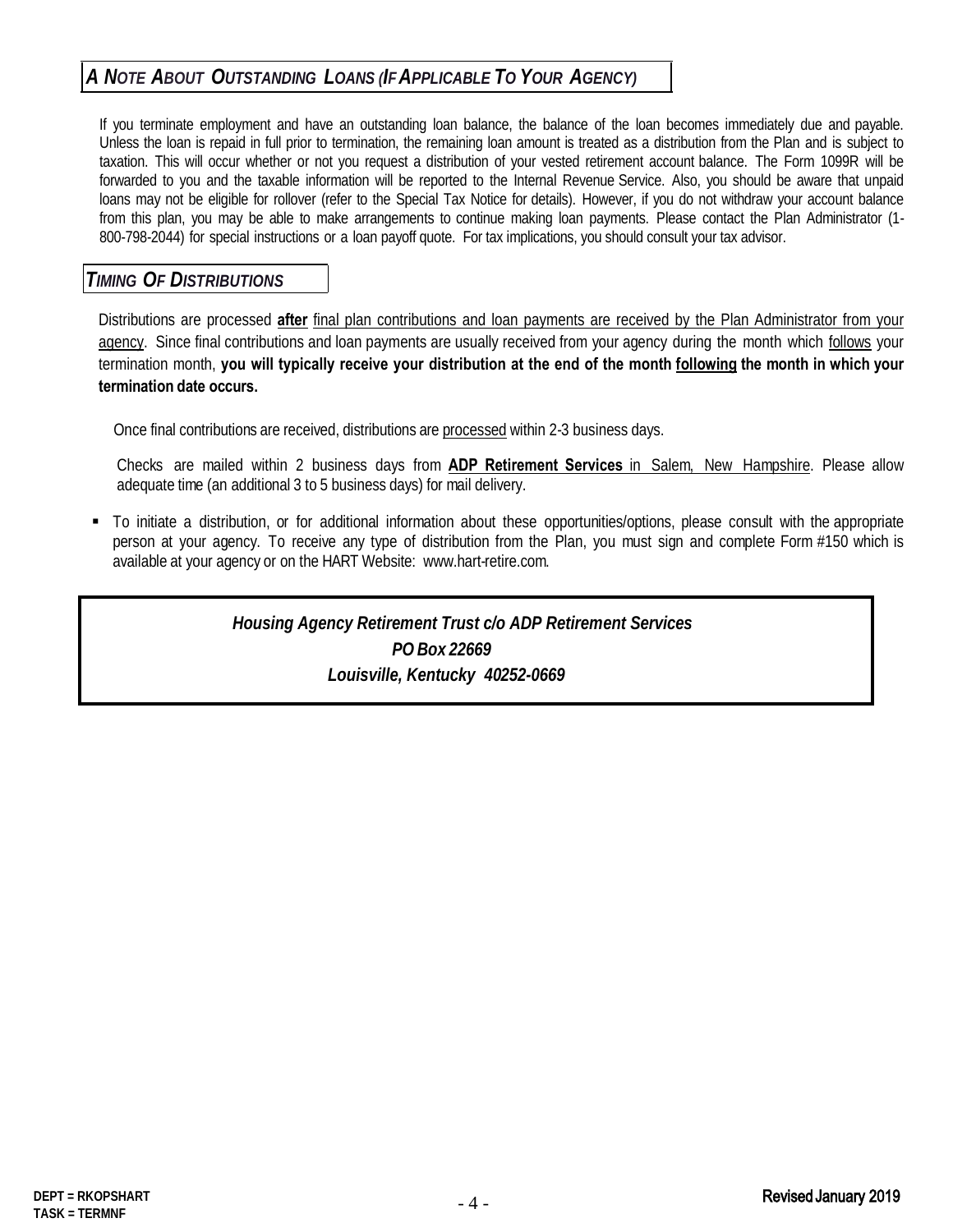# **HOUSING AGENCY RETIREMENT TRUST**

This notice contains important information you will need before you decide how to receive your Plan benefits. In some cases you may be able to continue to defer federal taxation of payments you receive from the Housing Agency Retirement Trust.

This notice is provided to you by your Plan Administrator because all or part of the payment that you will soon receive from the Plan may be eligible for rollover. A rollover is payment by you or the Plan Administrator of all or part of your benefit to a **Traditional IRA, Roth IRA** or an **eligible employer plan**. Generally, this notice describes the federal tax rules for individuals who receive benefits as participants. If you are receiving this payment because you are an alternate payee under a domestic relations order or a beneficiary of a participant, you will want to review Section V carefully, as some of the rules described below are modified for beneficiaries. Terms that appear in **boldface** are defined at the end of this notice.

#### **SUMMARY**

#### *YOUR CHOICE: DIRECT ROLLOVER OR PAYMENT TO YOU*

If your benefits under the Plan are eligible for rollover, you may choose to have the Plan Administrator process a **Direct Rollover** of all or part of your benefit to an **eligible employer plan**, **Traditional IRA** or **Roth IRA**. Your payment cannot be rolled over to a SIMPLE IRA or to a Coverdell Education Savings Account.

Instead of a **Direct Rollover**, you may choose to have the Plan Administrator make the benefit payment to you. After receiving the payment, you have 60 days to decide whether to keep the payment or rollover all or part of it to an **eligible employer plan, Traditional IRA** or **Roth IRA**.

#### *IF YOU CHOOSE A DIRECT ROLLOVER*

If your Plan benefit is eligible for rollover and you choose a **Direct Rollover**:

- The payment of your benefit to a **Traditional IRA** or an **eligible employer plan** will not be taxed in the current year. No income tax will be withheld. The taxable portion of your payment will be taxed later when you take it out of the **Traditional IRA** or the **eligible employer plan.** Depending on the type of plan, the later distribution may be subject to different tax treatment than it would be if you received a taxable distribution from this Plan.
- The payment of your benefit to a **Roth IRA** will be taxable in the current year, but the Plan Administrator is not required to withhold income tax. If certain conditions are met, later withdrawals from a

**Roth IRA**, unlike a **Traditional IRA**, may be made tax-free.

*NOTE: Not all eligible employer plans accept rollovers.* An **eligible employer plan** is not legally required to accept a rollover. Before you decide to rollover your payment to an **eligible employer plan**, you should find out whether the plan accepts rollovers and, if so, the types of payments it will accept. Even if a plan accepts rollovers, it might not accept certain types of payments, such as after-tax contributions. If this is the case, you may wish instead to rollover your distribution to an **IRA** or split your rollover amount between the employer plan in which you will participate and an **IRA**. If an **eligible employer plan** accepts your rollover, that plan may restrict subsequent distributions of the rollover amount or may require your spouse's consent for any subsequent distribution. A subsequent distribution from the plan that accepts your rollover may also be subject to different tax treatment than distributions from this Plan. Before requesting the rollover, be sure to check with the administrator of the receiving plan and also find out about any documents that are required to be completed before the receiving plan will accept a rollover.

#### *IF YOU CHOOSE A PAYMENT TO YOU*

If you choose to have a Plan payment that is eligible for rollover paid to you:

- You will receive only 80% of the taxable amount of the payment. The Plan Administrator is required by federal tax law to withhold 20% of that amount and send it to the IRS as income tax withholding to be credited against your federal taxes.
- The taxable amount of your payment will be taxed in the current year unless you roll it over to an **eligible employer plan** or to a **Traditional IRA**. Under limited circumstances, you may be able to use special tax rules that could reduce the tax you owe. However, if you receive the payment before age 59½, you may have to pay an additional 10% tax.
- You can rollover all or part of the payment by paying it to an **IRA** or to an **eligible employer plan** that accepts your rollover within 60 days after you receive the payment. The amount rolled over to a **Traditional IRA** or to an **eligible employer plan** will not be taxed until you take it out of the **Traditional IRA** or the **eligible employer plan**.
- Any taxable amount you rollover into a **Roth IRA** will be taxed in the current year; however, if certain conditions are met, later withdrawals from a **Roth IRA** may be made tax-free.
- If you want to rollover 100% of the payment to an **IRA** or an **eligible employer plan**, you must find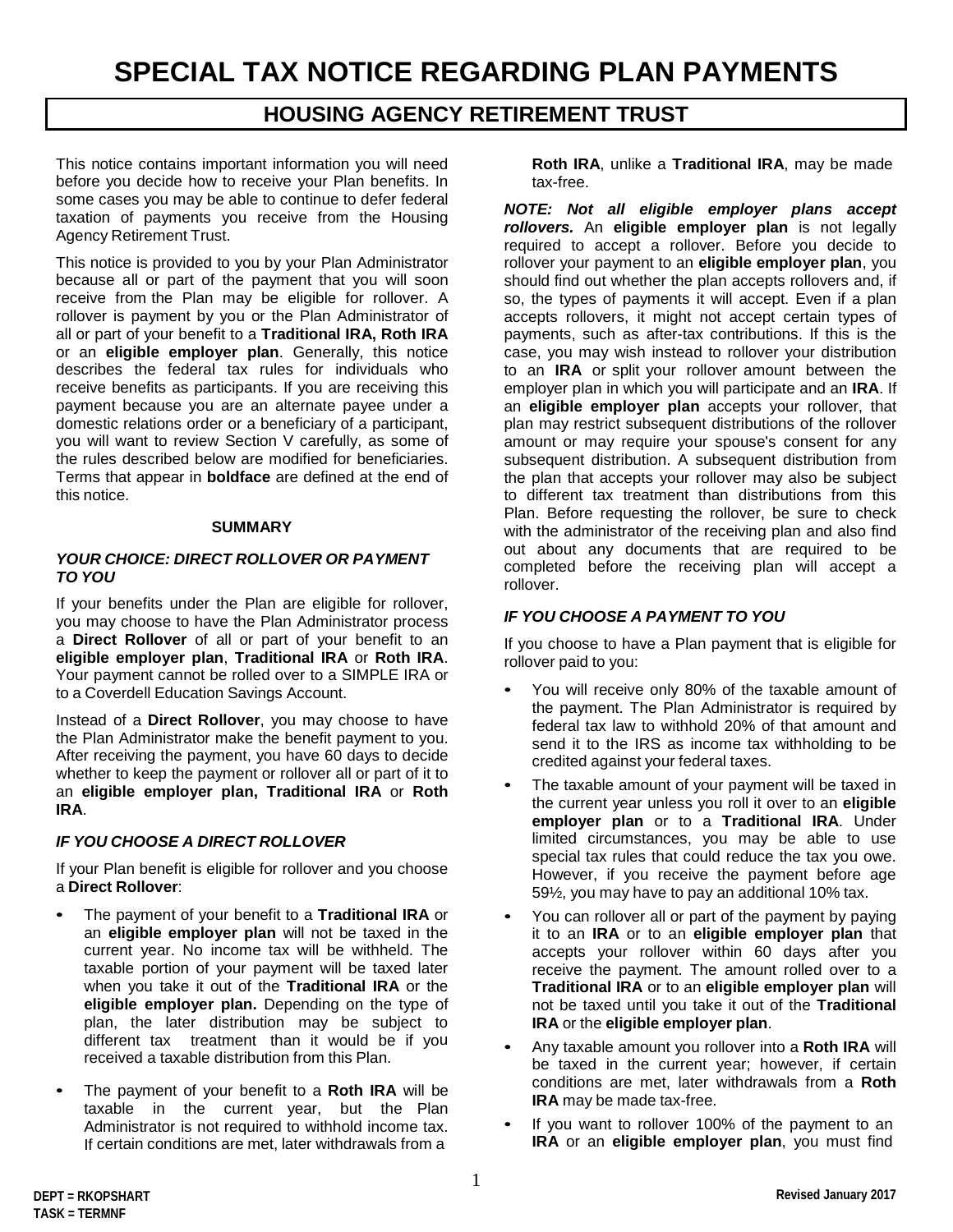# **HOUSING AGENCY RETIREMENT TRUST**

other money to replace the 20% of the taxable portion that was withheld. If you rollover only the 80% that you received to a **Traditional IRA** or an **eligible employer plan**, you will be taxed on the 20% that was withheld and that is not rolled over.

#### **MORE INFORMATION**

- I. *PAYMENTS THAT CANNOT BE ROLLED OVER*
- II. *AFTER-TAX CONTRIBUTIONS*
- III. *DIRECT ROLLOVER*
- IV. *PAYMENT PAID TO YOU*
- V. *SURVIVING SPOUSES, ALTERNATE PAYEES, AND OTHER BENEFICIARIES*

#### **I. PAYMENTS THAT CANNOT BE ROLLED OVER**

Your Plan Administrator should be able to tell you what portion of your payment is an **eligible rollover distribution**. Generally, unless it is described below, your payment is an **eligible rollover distribution.**

*Payments Spread over Long Periods*. You cannot rollover a payment if it is part of a series of equal (or almost equal) payments that are made at least once a year and that will last for:

- your lifetime (or a period measured by your life expectancy), or
- your lifetime and your beneficiary's lifetime (or a period measured by your joint life expectancies), or
- a period of 10 years or more.

*Required Minimum Payments.* Beginning when you reach age 70½ or retire, whichever is later, a part of your payment cannot be rolled over because it is a "required minimum payment" that must be paid to you.

*Corrective Distributions.* A distribution that is made because legal limits on certain contributions were exceeded cannot be rolled over.

*Loans Treated as Distributions.* The amount of a plan loan that becomes a taxable deemed distribution because of a default cannot be rolled over. However, a loan offset amount is eligible for rollover, as discussed in Section IV below. Ask the Plan Administrator of this Plan if distribution of your loan qualifies for rollover treatment.

#### **II. AFTER-TAX CONTRIBUTIONS**

If you made after-tax contributions to the Plan, these contributions may be rolled over to either a **Traditional IRA, Roth IRA** or an **eligible employer plan** that accepts rollovers of after-tax contributions. The following rules apply:

#### *If you choose a rollover to an IRA*

You can rollover your after-tax contributions to an **IRA** either directly or indirectly within 60 days. The Plan Administrator should be able to tell you how much of your payment is the taxable portion and how much is the after-tax portion. Once you rollover your after-tax contributions to an **IRA**, those amounts CANNOT later be rolled over to an employer plan.

If you rollover after-tax contributions to a **Traditional IRA**, a portion of each future distribution from the **Traditional IRA** will be considered to be a nontaxable return of those contributions. Any investment earnings will be taxable. It is your responsibility to keep track of the amount of these after-tax contributions and properly report your income for any future distributions from the **Traditional IRA**.

If you rollover your after-tax contributions to a **Roth IRA**, and later take a distribution that is a **qualified distribution**, that distribution will be tax-free. If the distribution is not a **qualified distribution**, the amount treated as a return of contributions will be nontaxable.

#### *If you choose a rollover to an eligible employer plan*

You can make a **Direct Rollover** of after-tax contributions from an employer plan that is qualified under Code section 401(a), a section 403(a) annuity plan, or a section 403(b) tax-sheltered annuity to another such plan if the other plan provides separate accounting for amounts rolled over, including separate accounting for the after-tax employee contributions and earnings on those contributions. You *cannot* rollover after-tax contributions to a governmental 457 plan.

If you want to rollover your after-tax contributions to an employer plan that accepts these rollovers, you cannot have the after-tax contributions paid to you first. You must instruct the Plan Administrator of this Plan to make a **Direct Rollover** on your behalf. Also, you cannot first rollover after-tax contributions to an **IRA** and then rollover that amount into an employer plan.

#### **III. DIRECT ROLLOVER**

A **Direct Rollover** is a direct payment of the amount of your Plan benefits to an **IRA** or an **eligible employer plan** that will accept it. You can choose a **Direct Rollover** of all or a portion of your payment that is an **eligible rollover distribution**.

#### *Direct Rollover to an eligible employer plan*

If you are employed by a new employer that has an **eligible employer plan**, and you want a **Direct Rollover** to that plan, ask the plan administrator of that plan whether it will accept your rollover. An **eligible employer plan** is not legally required to accept a rollover.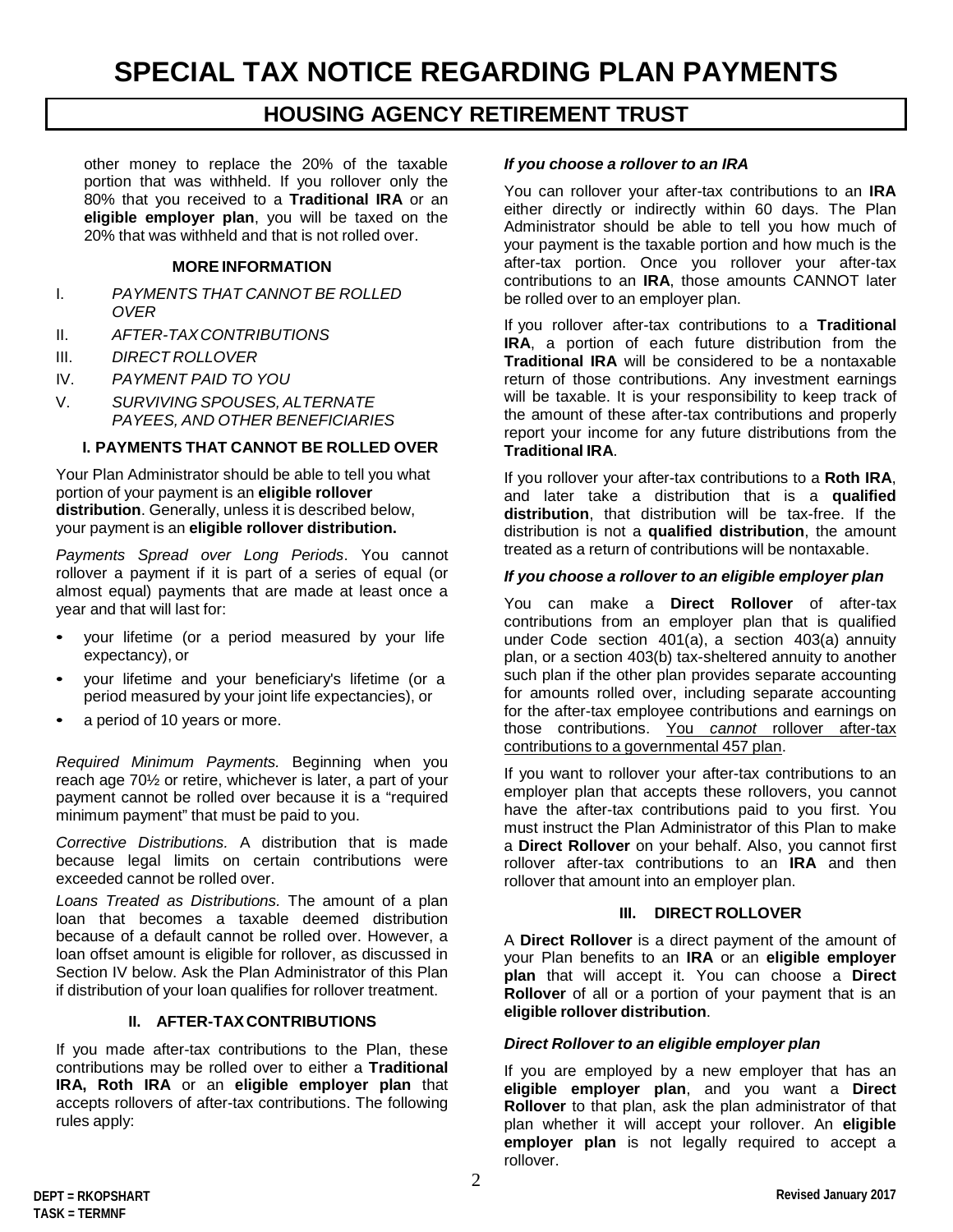# **HOUSING AGENCY RETIREMENT TRUST**

If the employer plan accepts your rollover, the plan may provide restrictions on the circumstances under which you may later receive a distribution of the rollover amount or may require spousal consent to any subsequent distribution. Check with the plan administrator of that plan before making your decision. You are not taxed on any taxable portion of your payment for which you choose a **Direct Rollover** to your new employer's plan until you later take it out of that plan. In addition, when you have elected a **Direct Rollover**, no income tax withholding is required for any taxable portion of your Plan benefits.

#### *Direct Rollover to a Traditional IRA*

You can choose a **Direct Rollover** to a **Traditional IRA.** If so, you are not taxed on any taxable portion of your payment until you later take it out of the **Traditional IRA**. In addition, no income tax withholding is required for any taxable portion of your Plan benefits. If you choose to have your payment made directly to a **Traditional IRA**, contact the IRA sponsor (usually a financial institution) to find out how to have your payment made in a **Direct Rollover** to a **Traditional IRA** at that institution. If you are unsure of how to invest your money, you can temporarily establish a **Traditional IRA** to receive the payment. However, in choosing a **Traditional IRA,** you may wish to make sure that the **Traditional IRA** you choose will allow you to move all or a part of your payment to another **Traditional IRA** at a later date, without penalties or other limitations.

#### *Direct Rollover to a Roth IRA*

You can choose a **Direct Rollover** to a **Roth IRA**. The entire amount of the rollover (other than any after-tax contributions) is includable in income at the time of the rollover. The Plan Administrator is not required to withhold income taxes. The additional 10% tax for early distributions does not apply at the time of the rollover, but may apply later if the taxable amount rolled over is withdrawn from the **Roth IRA** within five tax years after the year in which the rollover occurred.

The taxability of a later withdrawal from the **Roth IRA** generally depends on whether the withdrawal is a **qualified distribution**. A **qualified distribution** is not included in your gross income. If you do not meet the requirements for a **qualified distribution**, generally you will be taxed on the withdrawal from the **Roth IRA** to the extent it exceeds your contributions (including rollovers) to all **Roth IRAs**.

If you choose to have your payment made directly to a **Roth IRA**, contact the IRA sponsor to find out how to have your payment made in a Direct Rollover to a **Roth IRA** at that institution.

#### *Direct Rollover of a series of payments*

If you receive a payment that can be rolled over to an **IRA** or an **eligible employer plan** that will accept it, and it is paid in a series of payments for less than 10 years, your choice to make or not make a **Direct Rollover** for a payment will apply to all later payments in the series until you change your election. You are free to change your election for any later payment in the series.

#### *Change in tax treatment resulting from a Direct Rollover*

The tax treatment of any payment from an **eligible employer plan** or **IRA** receiving your **Direct Rollover** might be different than if you received your benefit in a taxable distribution directly from the Plan. For example, if you were born before January 1, 1936, you might be entitled to ten-year averaging or capital gain treatment, as explained below. However, if you choose a **Direct Rollover** to a section 403(b) tax-sheltered annuity, a governmental 457 plan, or an **IRA**, your benefit will no longer be eligible for that special treatment. See Section IV below under the headings "Additional 10% tax if you are under age 59½" and "Special tax treatment if you were born before January 1, 1936."

See IRS Publication 590, Individual Retirement Arrangements, for more information on IRAs (including limits on how often you can rollover between **IRAs** and restrictions regarding **Roth IRAs**).

#### **IV. PAYMENT PAID TO YOU**

If a payment that can be rolled over is made to you in cash, it is taxed in the year you receive it unless, within 60 days, you roll it over to a **Traditional IRA** or an **eligible employer plan** that accepts rollovers. If you do not roll it over, special tax rules may apply, as described below. Federal income tax withholding rules are also described below. State tax withholding also may apply.

#### *Mandatory income withholding for eligible rollover distributions*

If any portion of your payment is an **eligible rollover distribution**, the Plan generally is required by law to withhold 20% of any taxable amount that you elect to receive in cash. This amount is sent to the IRS as federal income tax withholding.

*Example*: *You elect to receive a taxable payment of \$10,000 in a single lump sum. Only \$8,000 will be paid to you because the Plan must withhold \$2,000 as income tax. However, when you prepare your income tax return for the year, unless you make a rollover within 60 days (see "60-Day Rollover Option" below), you must report the full \$10,000 as a taxable payment from the Plan. You must report the \$2,000 as tax withheld, and it will be credited against*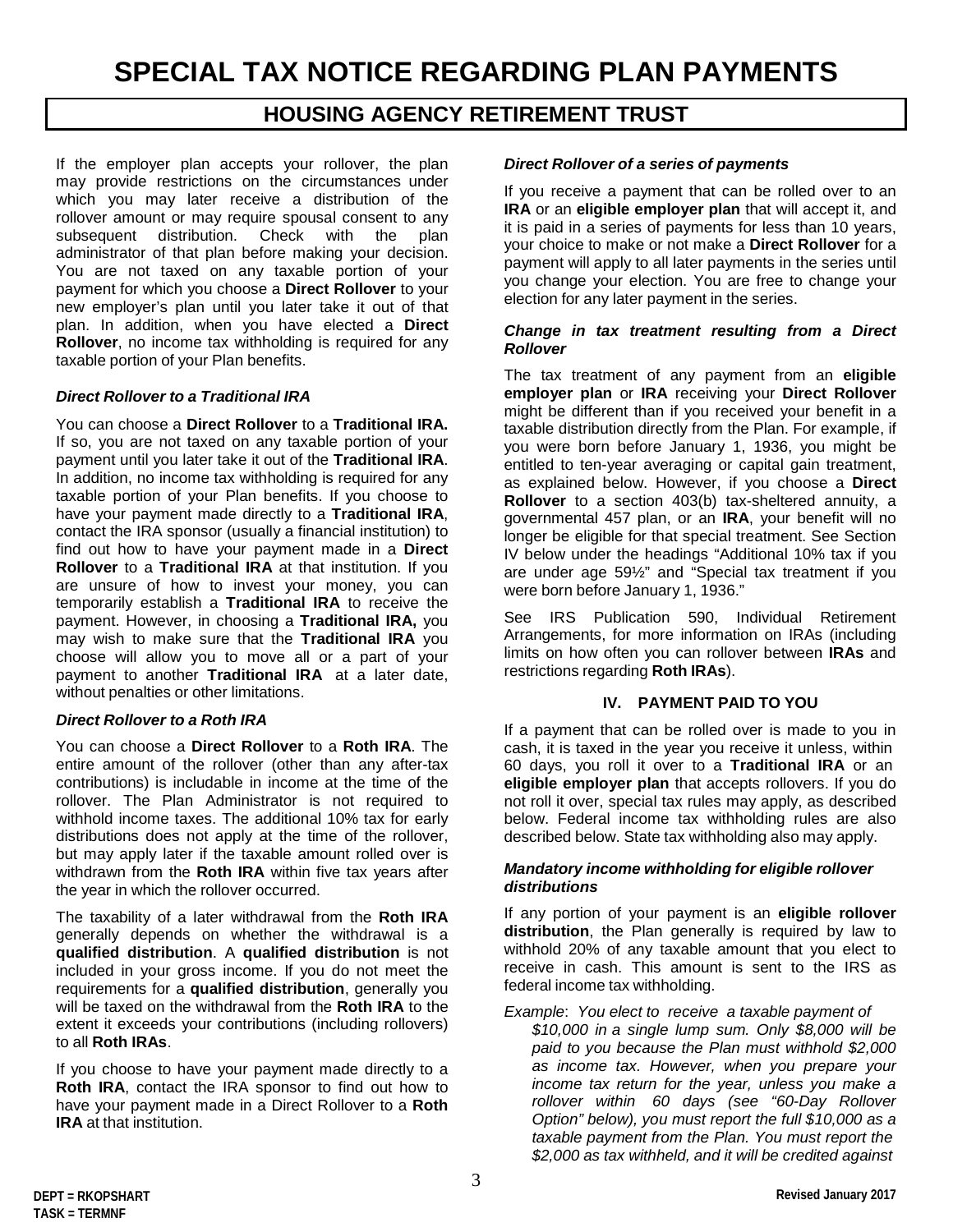# **HOUSING AGENCY RETIREMENT TRUST**

*any income tax you owe for the year. There will be no income tax withholding if your payments for the year are less than \$200.*

#### *Voluntary withholding for payments ineligible for rollover*

If any portion of a payment made to you is taxable but is not an **eligible rollover distribution** (as described in Section I), the mandatory withholding rules described above do not apply. In this case, you may elect not to have withholding apply to that portion. If you do nothing, an amount will be taken out of this portion of your payment for federal income tax withholding. To elect out of withholding, ask the Plan Administrator for the election form and related information.

#### *60-day rollover option*

If you receive a payment that is an **eligible rollover distribution** you can still decide to rollover all or part of it to an **IRA** or to an **eligible employer plan** that accepts rollovers. If you decide to rollover, you must contribute the amount of the payment you received to an **IRA** or **eligible employer plan** within 60 days after you receive the payment.

You can rollover up to 100% of your total **eligible rollover distribution.** If you choose to rollover 100% of your **eligible rollover distribution**, you must find money from other sources within the 60-day period to contribute to replace the 20% of the taxable portion that was withheld.

If you choose a **Traditional IRA** or **eligible employer plan** for your 60-day rollover, and if you rollover only the 80% of the taxable portion that you received, you will be taxed on the 20% that was withheld.

*Example: You elect to receive a taxable payment of \$10,000 in a single lump sum. You will receive \$8,000, and \$2,000 will be sent to the IRS as income tax withholding. Within 60 days after receiving the \$8,000, you may rollover the entire \$10,000 to an IRA or an eligible employer plan. To do this, you rollover the \$8,000 you received from the Plan, and you will have to find \$2,000 from other sources (your savings, a loan, etc.).*

*If you elect to rollover to a Traditional IRA or an eligible employer plan, the entire \$10,000 is not taxed until you take it out of that arrangement. In that case, when you file your income tax return you may get a refund of part or all of the \$2,000 withheld. If, on the other hand, you rollover only \$8,000, the \$2,000 you did not rollover is taxed in the year it was withheld. When you file your income tax return, you may get a refund of part of the*

*\$2,000 withheld. (However, any refund is likely to be larger if you rollover the entire \$10,000.)*

If you choose a **Roth IRA** for your 60-day rollover**,** the amount includable in your gross income will be the same amount that would be included if the distribution were not rolled over**.** In the example above, if you elected to rollover all or any part of your Plan distribution to a **Roth IRA**, the entire \$10,000 would still be taxable in the year it is distributed from the Plan.

#### *Additional 10% tax if you are under age 59½*

If you receive a payment before you reach age 59½ and you do not roll it over, then, in addition to the regular income tax, you may have to pay an extra tax equal to 10% of the taxable portion of the payment. The additional 10% tax generally does not apply to (1) payments that are paid after you separate from service with your employer during or after the year you reach age 55, (2) payments that are paid because you retire due to disability, (3) payments that are paid as equal (or almost equal) payments over your life or life expectancy (or your and your beneficiary's lives or life expectancies), (4) payments that are paid directly to the government to satisfy a federal tax levy, (5) payments that are paid to an alternate payee under a qualified domestic relations order, or (6) payments that do not exceed the amount of your deductible medical expenses. (See IRS Form 5329 for more information on the additional 10% tax.)

Any amount rolled over from a governmental 457 plan to another type of **eligible employer plan** (such as this plan) or to **a Traditional IRA** will become subject to the additional 10% tax if it is distributed to you before you reach age 59½, unless one of the exceptions applies.

If you rollover your Plan distribution to a **Roth IRA**, the additional 10% tax will not apply at the time of the rollover, but may apply later (subject to the exceptions listed above) if the taxable amount rolled over is withdrawn from the **Roth IRA** within five tax years after the year in which the rollover occurred.

#### *Special tax treatment If you were born before January 1, 1936*

If you receive an **eligible rollover distribution** from a plan qualified under section 401(a) or a section 403(a) annuity plan and you do not roll it over to a **Traditional IRA** or an **eligible employer plan**, the payment will be taxed in the year you receive it. However, if the payment qualifies as a **lump sum distribution** it may be eligible for special tax treatment.

The special tax treatment for **lump sum distributions** that may be available to you is described below.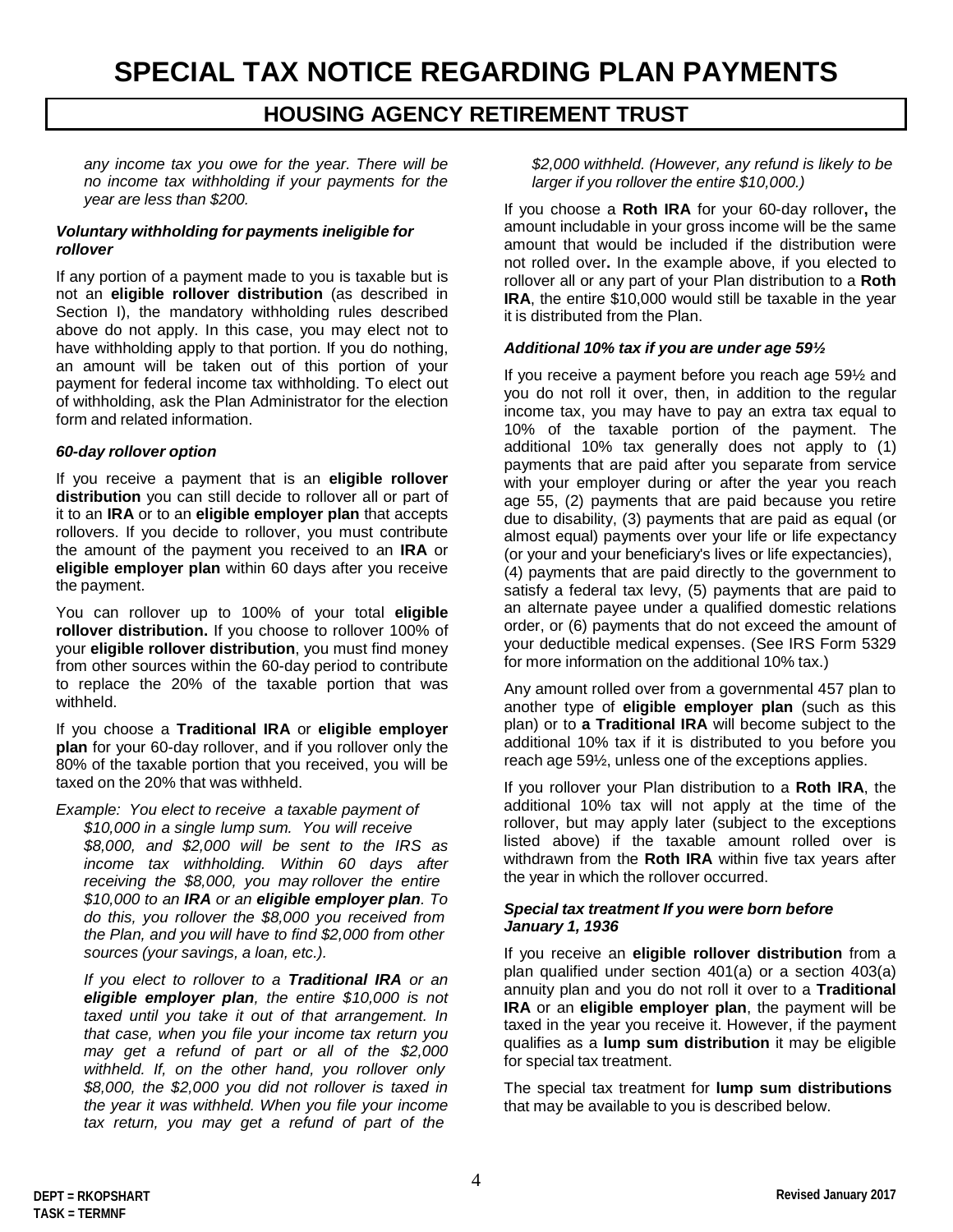# **HOUSING AGENCY RETIREMENT TRUST**

#### *Ten-Year Averaging.*

If you receive a **lump sum distribution** and you were born before January 1, 1936, you can make a one-time election to figure the tax on the payment by using "10-year averaging" (using 1986 tax rates). Ten-year averaging often reduces the tax you owe.

#### *Capital Gain Treatment.*

If you receive a **lump sum distribution** and you were born before January 1, 1936, and you were a participant in the Plan before 1974, you may elect to have the part of your payment that is attributable to your pre-1974 participation in the Plan taxed as long-term capital gain at a rate of 20%.

For a payment to be treated as a lump sum distribution, you must have been a participant in the Plan for at least five years before the year in which you received the distribution.

There are other limits on the special tax treatment for **lump sum distributions**. For example, you can generally elect this special tax treatment only once in your lifetime, and the election applies to all lump sum distributions that you receive in that same year. You may not elect this special tax treatment if you rolled amounts into this Plan from a 403(b) tax-sheltered annuity contract, a governmental 457 plan, or an **IRA** not originally attributable to a qualified employer plan. If you have previously rolled over a distribution from this Plan (or certain other similar plans of the employer), you cannot use this special averaging treatment for later payments from the Plan.

If you rollover your payment to an **IRA,** governmental 457 plan, or 403(b) tax-sheltered annuity, you will not be able to use special tax treatment for later payments from that **IRA**, plan, or annuity. Also, if you rollover only a portion of your payment to an **IRA,** governmental 457 plan, or 403(b) tax-sheltered annuity, this special tax treatment is not available for the rest of the payment. See IRS Form 4972 for additional information on **lump sum distributions** and how you elect the special tax treatment.

#### *Repayment of plan loans*

If your employment ends and you have an outstanding loan from your Plan, your employer may reduce (or "offset") your balance in the Plan by the amount of the loan you have not repaid. The amount of your loan offset is treated as a payment to you at the time of the offset and will be taxed unless you roll over an amount equal to the amount of your loan offset to an **eligible employer plan** or **a Traditional IRA** within 60 days of the date of the offset. If your loan offset is the only amount you receive or are treated as having received, no amount will be withheld from it. If you receive other payments of

cash from the Plan, the mandatory 20% withholding amount will be based on the entire amount paid to you, *including* the amount of the loan offset. The amount withheld will be limited to the amount of other cash paid to you.

If you took a loan that you fail to repay on time, your loan would be in "default" and is treated as a taxable distribution. The amount of a defaulted plan loan that is treated as a taxable distribution cannot be rolled over.

#### **V.** *SURVIVING SPOUSES, ALTERNATE PAYEES, AND OTHER BENEFICIARIES*

In general, the rules summarized above that apply to payments to participants also apply to payments to surviving spouses of participants and to spouses or former spouses who are **alternate payees**. You are an **alternate payee** if your interest in the Plan results from a "qualified domestic relations order" or "QDRO," which is an order issued by a court, usually in connection with a divorce or legal separation.

If you are a surviving spouse, an alternate payee, or another beneficiary, your payment is generally not subject to the additional 10% tax described in Section IV above, even if you are younger than age 59½. You may be able to use the special tax treatment for lump sum distributions, as described in Section IV above. If you receive a payment because of the participant's death, you may be able to treat the payment as a lump sum distribution if the participant met the appropriate age requirements, whether or not the participant had 5 years of participation in the Plan.

#### *Spouse rollover rules*

If you are a surviving spouse, or an **alternate payee** who is the spouse or former spouse of a participant, you may choose to have an **eligible rollover distribution** either paid to you or paid in a **Direct Rollover** to an **IRA** or an **eligible employer plan.** If paid to you, the payment will be subject to mandatory 20% federal tax withholding (as described in Section IV above). Once paid, you can keep the money or roll it over yourself within 60 days to an **IRA** or to an **eligible employer plan**. If you roll over the payment to an **IRA**, you may elect to treat the **IRA** as your own. Thus, you have the same choices as the participant.

**NOTE**: Any taxable amounts rolled over to a **Roth IRA** will be taxable in the current year, but the Plan Administrator is not required to withhold income taxes when you request a **Direct Rollover**.

#### *Non-spouse rollover rules*

If you are a non-spouse beneficiary or alternate payee (such as a child or domestic partner), you may choose to